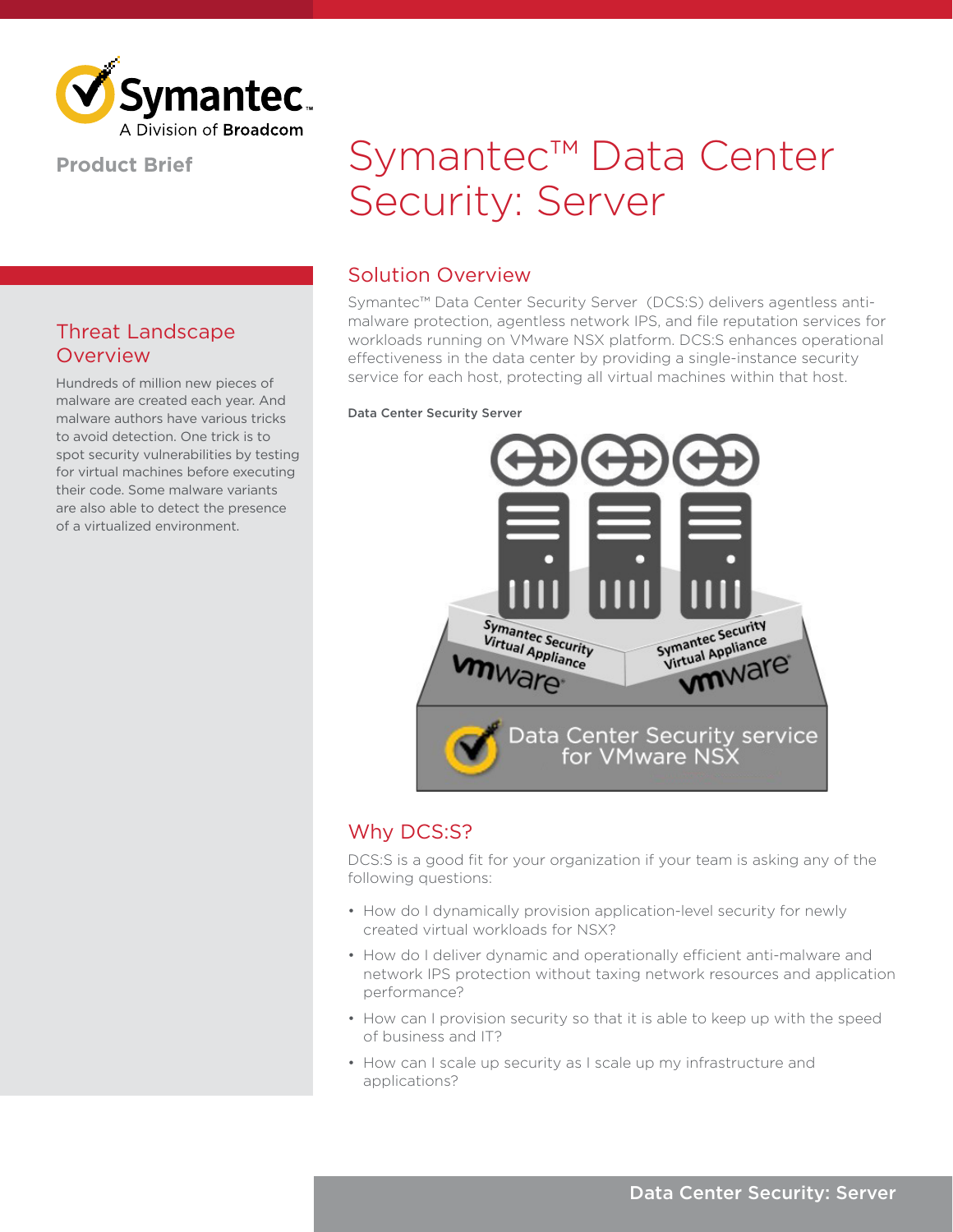## Why DCS:S? (cont.)

- How can I manage and secure my assets in my data center with minimal training to my admins?
- How can I leverage my planned and current investment in VMware NSX to enhance security in my software-defined data center?
- How can I reduce the resource impact that is associated with scanning and updating definition files, such as in scan and update storms?

## What Is New in DCS:S?

The following features and capabilities are new in DCS:S:

- Easier deployment reduces the time to roll-out for new deployments and upgrades for DCS: Server and DCS: Server Advanced
- High availability and scalability
- Agentless anti-malware protection for workloads running on VMware NSX platform
- DCS:S continues to deliver an agentless anti-malware solution by integrating directly at the hypervisor, thus offloading anti-malware scanning to a Security Virtual Appliance (SVA), which delivers higher performance and a greater density of Guest Virtual Machines.
- Automatic deployment of Security Virtual Appliance: DCS:S leverages a single SVA to deliver threat protection for VMware NSX by automatically deploying to VMware ESX, which allows it to scale to the size of datacenter.

#### Symantec Data Center Security: Server Standard Features

The following features are standard in DCS:S:

- A single Security Virtual Appliance (SVA) for each ESX host
- A simplified UI with a rich user experience and simplified policy and asset management for VMware NSX
- Agentless anti-malware threat protection:
	- Supports VMware NSX, delivering agent-less threat protection for workloads running on virtual environments
- Anti-Malware combined with Insight Reputation from Symantec
- Automatic deployment of the Security Virtual Appliance (SVA) in NSX environments (SVA), which allows you to scale out infrastructure
- Group asset and protection policy
- Integration with Symantec DeepSight provides reputation security technology to files and URLs:
	- Automatic deployment and provision of Security Virtual Appliance to an ESX host in a cluster
	- Integration at the hypervisor, providing real-time detection and remediation of malware infection
	- Always-on security with the best-of-breed security protection technology
	- Part of the extensive telemetry collection network from Symantec

#### Customer Benefits

DCS:S provides the following benefits:

- An out-of-the box dashboard provides insight into the health and status of your data center.
- Agentless anti-malware and agentless network IPS help you to optimize the performance of your network and applications for guests and hosts.
- File and URL reputation services complement the agentless malware protection service.
- Automatic deployment of virtual appliances enables the workloads to scale while minimizing any additional OpEx cost.
- A single- instance security service for each host increases operational effectiveness.
- Security provided at the level of the hypervisor eliminates the need for virus scanning on each virtual machine.
- The centralized management of virus definitions eliminates the need for virus updates to each and every guest VM.
- The ability to enable always-on security during new workload provisioning reduces the security tax.